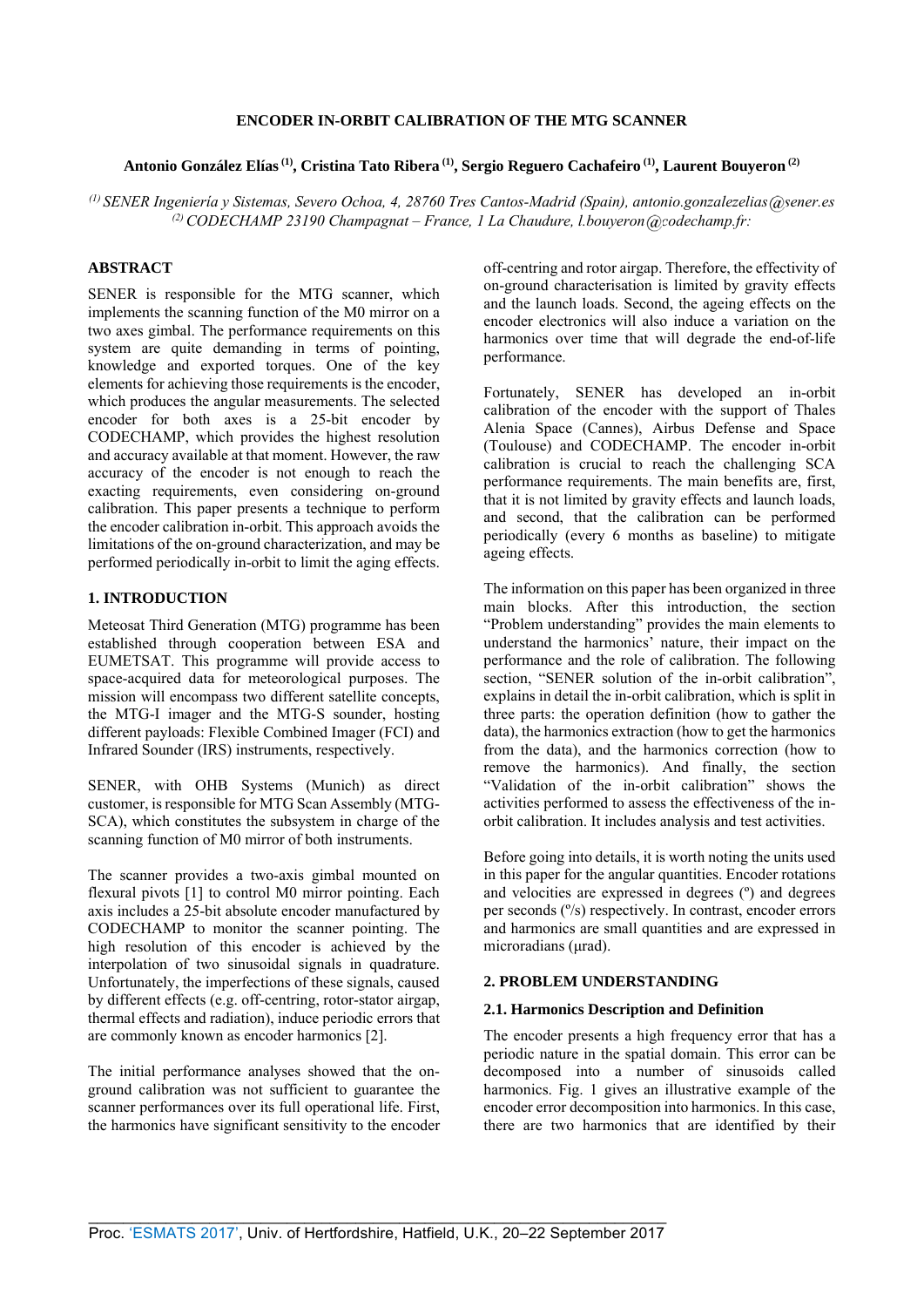equivalent bit period: BIT#14 and BIT#16. This way of naming the harmonics and other relevant aspects of encoder harmonics are explained in detail in this subsection.



*decomposition into harmonic components* 

To understand the harmonic representation, it is important to consider first the role of the bits in the angle codification (see Fig. 2). The scanner employs a 25-bit absolute CODECHAMP encoder. This means that the encoder divides one turn  $(360^{\circ})$  in  $2^{25}$  angular sectors, and provides a unique 25-bit word for each sector. Therefore the resolution of the encoder is  $1/2^{25}$  of a turn (=  $360/2^{25}$ deg =  $2\pi/2^{25}$ rad ≈ 0.187µrad).

There are two ways to refer to a particular encoder bit: the word index and the bit number. The word index refers to position of the bit within the encoder word. The LSB ("Least Significant Bit") has INDEX#0, and the MSB ("Most Significant Bit") has INDEX#24. The bit number refers to the spatial period of a particular bit. For instance, the BIT#1 has a period of  $360^\circ$ ; it is equal to '0' from 0° to 180º, and '1' from 180º to 360º. Fig. 2 illustrates the correspondence between word indexes and bit numbers, and the bit periods.



*Figure 2. Encoder word, bits and bit periods* 

Out of the 25bits of the encoder, the bits from BIT#1 to BIT#13 are engraved on the encoder disk, while the bits from BIT#14 to BIT#25 are interpolated from two sinusoidal signals (sine / cosine) of BIT#14-period (fine track, see Fig. 3).



*Figure 3. Schematic view of the encoder fine track* 

The encoder harmonics have two origins:

- 1. The interpolation errors caused by the sine / cosine signals imperfections: offsets, differential amplitude and waveform errors.
- 2. The crosstalk between the fine track signals and the BIT#13 signal.

The BIT#13 crosstalk error will generate the harmonic with the longest period  $(P_{13}=360\degree/2^{13-1}=87.9$ mdeg). The period of the rest of the harmonics will be an integer fraction of the BIT#13 period. This is the same concept as the Fourier series decomposition of a periodic signal (see [3]).

| HAR. | <b>HAR. PERIOD</b> | <b>EQUIVALENT BIT</b>            |  |
|------|--------------------|----------------------------------|--|
| k    | $P_k = P_{14}/k$   | $n = 1 + log_2(360^{\circ}/P_k)$ |  |
| [#]  | [mdeg]             | [bit]                            |  |
| 0.5  | 87,9               | 13                               |  |
| 1.0  | 43,9               | 14                               |  |
| 1.5  | 29,3               | 14,58                            |  |
| 2.0  | 22,0               | 15                               |  |
| 2.5  | 17,6               | 15,32                            |  |
| 3.0  | 14,6               | 15,58                            |  |
| 3.5  | 12,6               | 15,81                            |  |
| 4.0  | 11,0               | 16                               |  |
| 4.5  | 9,8                | 16,17                            |  |
| 5.0  | 8,8                | 16,32                            |  |
| 5.5  | 8,0                | 16,46                            |  |
| 6.0  | 7,3                | 16,58                            |  |
| 6.5  | 6,8                | 16,70                            |  |
| 7.0  | 6,3                | 16,81                            |  |
| 7.5  | 5,9                | 16,91                            |  |
| 8.0  | 5,5                | 17                               |  |

*Table 1. Encoder harmonics and equivalent bit* 

Tab. 1 shows the harmonic period  $(P_k)$  and the equivalent bit (n) for the first sixteen harmonics. The "k" value represents the number of periods of the harmonic within one period of BIT#14 ( $P_{14}=360^{\circ}/2^{14-1}=43.9$  mdeg). For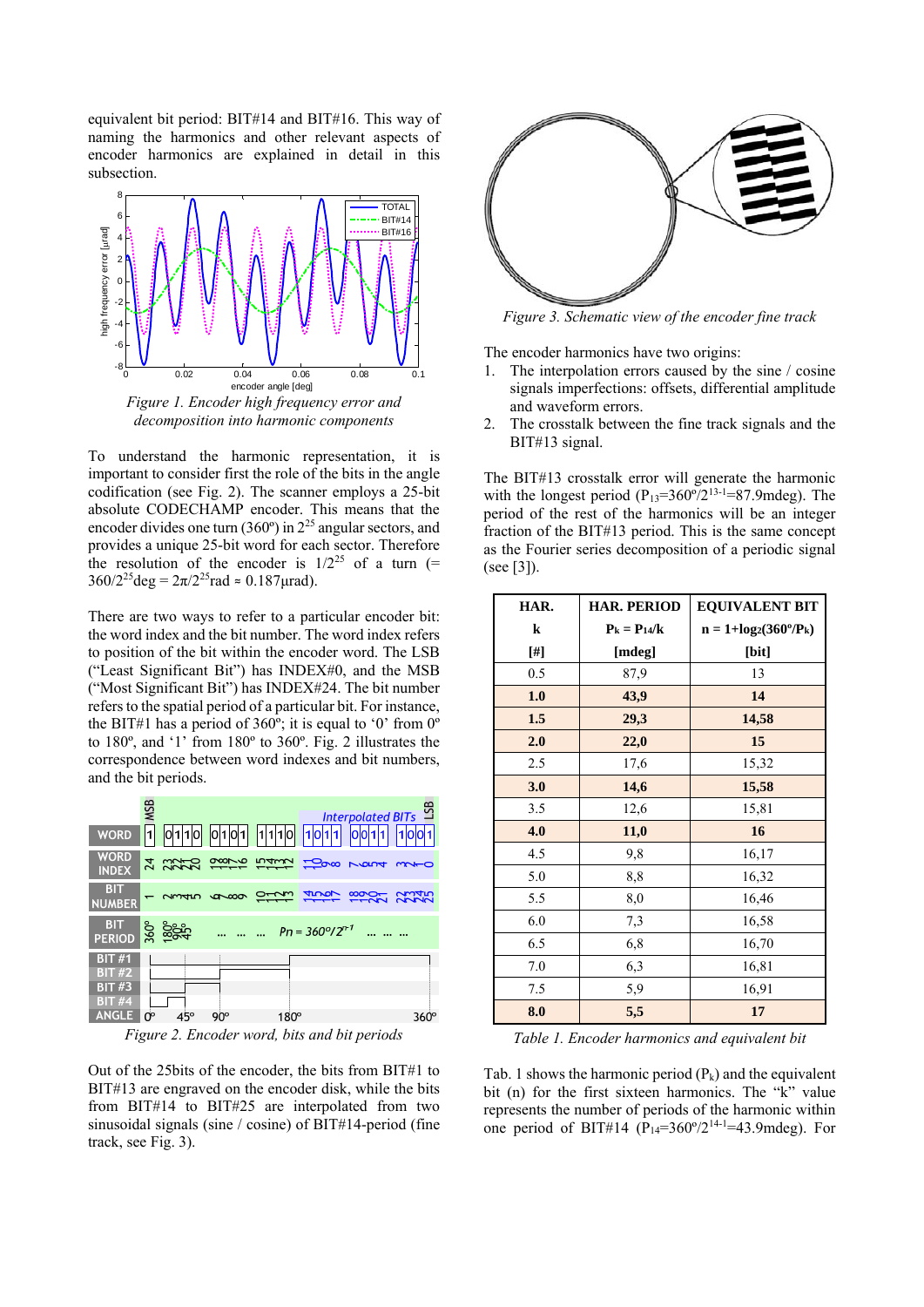example, the harmonic  $k=3$  (BIT#15.58) will have 3 complete periods within one period of BIT#14. It is worth noticing that BIT#14 is used as reference (instead of BIT#13) because it defines the size of the fine track, i.e. the period of the sine / cosine signals.

In general, the equivalent bit  $(BIT#n)$  is used to identify the harmonics. As it is shown in Tab. 1, some harmonics present a non-integer equivalent bit (e.g. BIT#14.58). In fact, only the harmonics that are a power of two  $(k=2^x)$ present an integer equivalent bit (n), the rest are nonintegers. In addition, not all the harmonics contribute significantly to the high frequency error. This table highlights the most relevant contributors according to test results.

According to this definition, the high frequency error  $(e<sub>HF</sub>)$  can be decomposed as the sum of the harmonics (*hn*):

$$
e_{HF} = \sum h_n \tag{1}
$$

And each harmonic  $(h_n)$  can be defined by the following expression:

$$
h_n = H_n \cdot \sin(2^{n-1} \cdot p + q_n) \tag{2}
$$

where  $p$  is the encoder angle,  $H_n$  is the harmonic amplitude,  $q_n$  is the relative phase, and *n* is the equivalent harmonic bit.

If the encoder moves at constant speed (*v*):

$$
p = v \cdot t \tag{3}
$$

where  $t$  is the time variable, then the encoder harmonics are seen at a constant temporal frequency (*fn*):

$$
h_n = H_n \cdot \sin(\underbrace{2^{n-1} \cdot v}_{360^\circ f_n} \cdot t + q_n) \tag{4}
$$

Thus, the temporal frequency depends linearly on the velocity:

$$
f_n = \frac{2^{n-1}}{360^\circ} \cdot v \tag{5}
$$

where the velocity  $\nu$  has been expressed in [ $\degree$ /s]. This expression will be useful later for the development of calibration concept.

### **2.2. Harmonics of the Encoder Mounted on Flexural Pivots**

The encoder harmonics are first characterized at CODECHAMP facilities. To emulate the scanner conditions, the encoder is mounted on flexural pivots. The test set-up is shown in Fig. 4.

The procedure for harmonic characterization is based on a free-oscillation movement. This is illustrated in Fig. 5 with the data gathered from the engineering model (EM). The rotation of the encoder is limited by the flexural pivot in the range of  $\pm 11.25^\circ$ , and the oscillation period is

 3.2 seconds. The data is then sampled at 15 kHz and post-processed to extract the harmonic content.



*Figure 4. Test setup for harmonic identification at CODECHAMP facilities* 



*movement* 

The free-oscillation extraction algorithm has been developed and validated by CODECHAMP. The algorithm is based on a sliding average window. The length of the window (i.e. the number of samples) is selected to separate the actual movement (the damped sinusoid of the free oscillation), at low frequency, from the fictitious movement (the encoder harmonics), at high frequency. As a result, the harmonics can be represented in the spatial domain, where the horizontal axis is the actual angle and the vertical axis is the harmonic error (see Fig. 7, 8 and 9). This curve is frequently referred to as the "encoder fingerprint error".

This procedure, based on free oscillation, is fairly simple but quite effective, as shown by the tests evidences. For this reason, it is the baseline for on-ground characterization at CODECHAMP (encoder level) and also at SENER (scanner level). Unfortunately, the same procedure cannot be applied for in-orbit calibration, due to the fact that the in-orbit data is corrupted by the microvibration environment. This motivates the development of a more complex procedure for the inorbit calibration that is explained in the next section.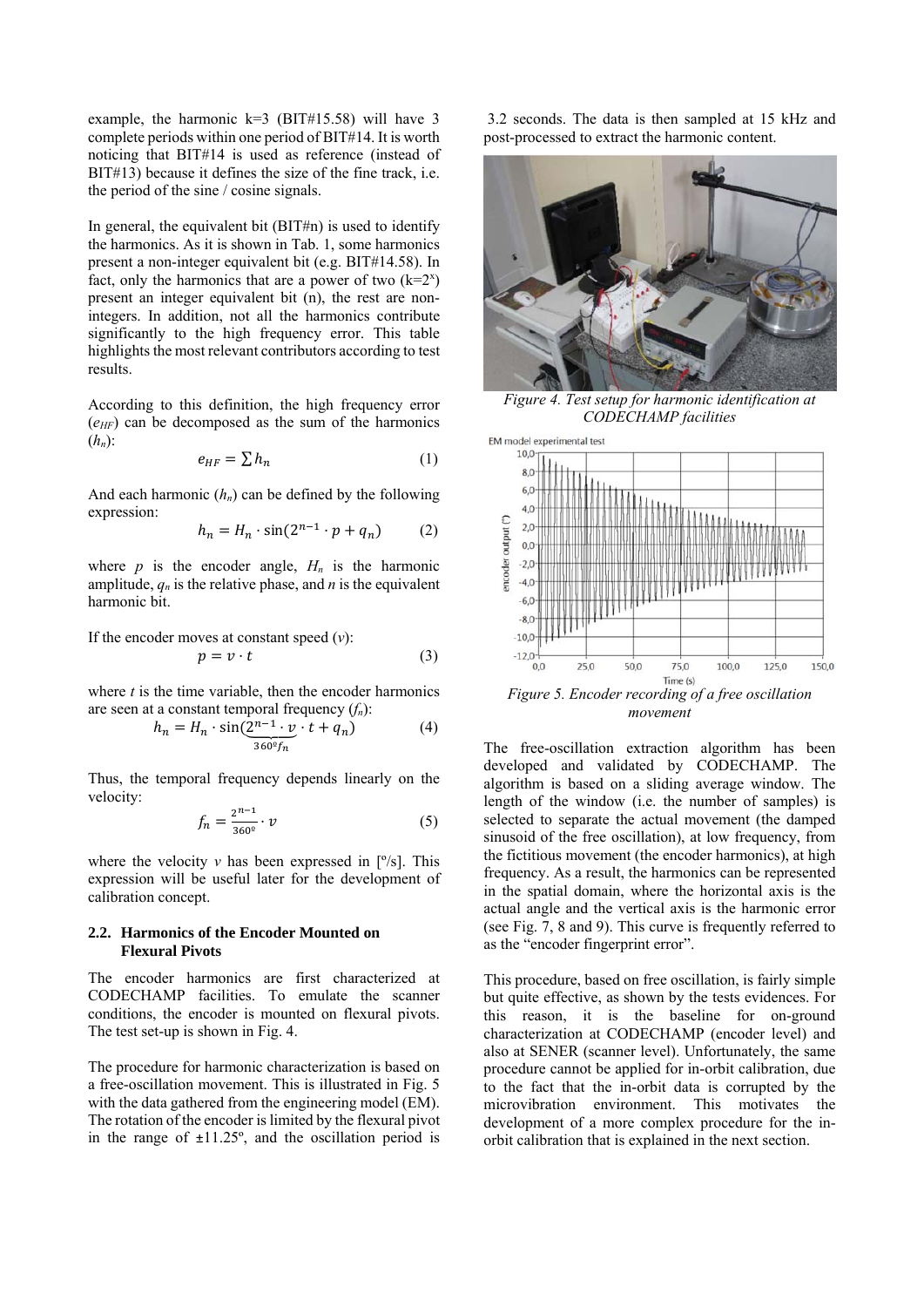The harmonic error of the encoder mounted on flexural pivots is shown in Fig. 9. It presents a significant amplitude modulation over the angular range. Additionally, this modulation reduces its period as the encoder moves from the middle to the extremes of the angular range. This behaviour is due to the centre's shift induced by the rotation of the flexural pivots. The justification is illustrated in Fig. 7 and Fig. 8. These figures show the harmonic error of the encoder mounted on ball bearings. Fig. 7. shows the harmonic content without off-centring, and Fig. 8., with a 100μm radial offcentring. It can be seen that the off-centring produces an amplitude modulation of the harmonics. The general formula of the amplitude modulation is the following:

$$
A(p) = A_{B16} \cdot \left| \cos \left( 360^{\circ} \cdot \frac{\Delta x(p)}{0.25 \cdot sw_{B14}} \right) \right| + A_x \tag{6}
$$

where  $A_{B16}$  is the amplitude of BIT#16 without offcentring (see Fig. 7), *∆x(p)* is the projection of the offcentring on the direction perpendicular to the reading slots of the fine track (a sine for a circular motion),  $SW_{B14}$ is the slot width of the fine track, and  $A_x$  is the average value of the amplitude.

When the encoder is mounted on flexural pivots, the centre's shift varies with the rotation in a parabolic fashion [1], and this justifies the variation of the modulation period observed in Fig. 9.

The amplitude modulation indicates that the harmonic content varies within the angular range. Fig. 6 and Fig. 10 illustrate the content and variation of the harmonic components. The latter, Fig. 10, shows a three dimensional plot of the harmonic content. One horizontal axis represents the angular range, and the other, the harmonic spatial frequency, which is expressed by the equivalent bit (see Tab. 1). It shows that the harmonic content is distributed among a few number of spatial frequencies: BIT#14, BIT#14.58, BIT#15, BIT#15.58, BIT#16 and BIT#17. In particular, BIT#16 harmonic is the major contributor. In fact, it is the responsible of the amplitude modulation. This is even clearer in Fig. 6 where the contribution of the significant harmonics are compared over the angular range. The amplitude variation of BIT#16 corresponds to amplitude modulation of Fig. 9.



*Figure 6. Harmonic amplitude variation* 



*Figure 7. Harmonics on bearings without off-centring* 



*Figure 8. Harmonics on bearings w. 100μm off-centring* 



*Figure 9. Harmonics mounted on flexural pivots* 



*Figure 10. Harmonics content and variation*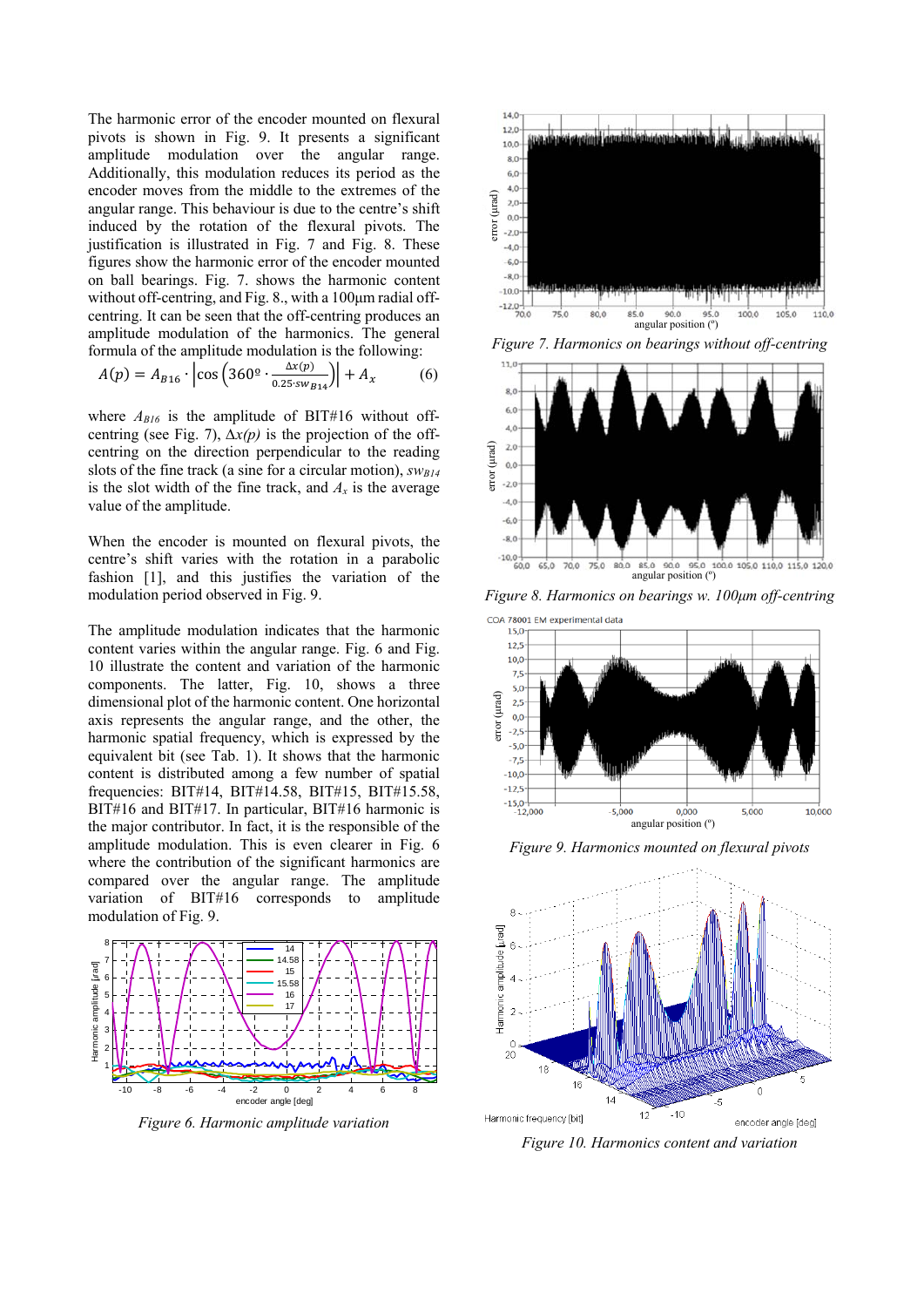#### **2.3. Calibration to Improve SCA Performances**

The encoder harmonics have a direct impact on the scanner performance, in particular in the following three aspects: knowledge, pointing and exported torques (see Fig. 11).



*Figure 11. Harmonic calibration to improve SCA performances* 

The knowledge error is defined as the difference between actual and estimated pointing. Harmonics are in essence accuracy errors of the encoder, and thus they have a direct impact on the pointing knowledge of the scanner.

Moreover, as the encoder closes the pointing control loop (see Fig. 11), the harmonics also affect the actual pointing and the exported torques of the scanner. In this case the impact is not direct, since it depends on the closed loop dynamics including the control and the scanner.

Fortunately, this error is repetitive and it can be characterized and corrected. Two calibrations are foreseen for the harmonics (see Fig. 11):

- 1. On ground (O. G.) calibration at SCA level: the encoder is characterized at unit level by CODECHAMP, and at SCA level after encoder integration by SENER. The harmonics extraction is based on a free oscillation (see Section 2.2). This calibration provides the BoL (Beginning of Life) harmonics data for O.G and I.O. correction.
- 2. In orbit (I. O.) calibration at SCA level: Due to ageing and radiation the encoder harmonics need to be calibrated in orbit. The scanner includes a specific configuration (sampling, control, motion profiles) for the calibration. The operation data is downloaded to ground to extract the harmonics, and this information is used to update O.G. and I.O. correction data. This is explained in detailed in Section 3.

Fig. 11 summarizes the calibration concept. There are two corrections: one in-orbit (flight segment), and one on-ground (ground segment). The in-orbit correction is developed to improve the actual pointing and the exported torques. It has limited resources as it is implemented on-board. The on-ground correction is developed to improve the pointing knowledge. As mentioned above, the calibration data might have two origins: on-ground or in-orbit.

## **3. SENER SOLUTION FOR THE IN-ORBIT CALIBRATION**

The in-orbit calibration process can be divided in three main parts (see Fig. 12):

- 1. Operation definition: it defines the scanner configuration for the in-orbit calibration. It includes the following aspects: the encoder sampling frequency, the motion profiles and the control.
- 2. Harmonics extraction: it defines the algorithms to estimate the harmonics from the available data.
- 3. Harmonics correction: it defines the algorithms to correct the harmonics in-orbit and on-ground.

These three parts are interconnected, since the definition of one part affects the definition of the others. As a result the in-orbit development is an iterative process that takes into account the calibration needs and constraints.



*Figure 12. Parts of the in-orbit encoder calibration* 

#### **3.1. Scanner Operation**

The operation defines the scanner configuration for the in-orbit calibration, including how to move the scanner (motion profiles) and how to gather the data (sampling).

One aspect that is of particular relevance is the microvibration environment. Fortunately, the encoder can be calibrated in a more favourable environment than the operational one. This can be achieved by scheduling the in-orbit calibration for particular satellite operations where the microvibrations are reduced in the range of interest. The assumed calibration environment considers a microvibration-free range from 0Hz to 10Hz.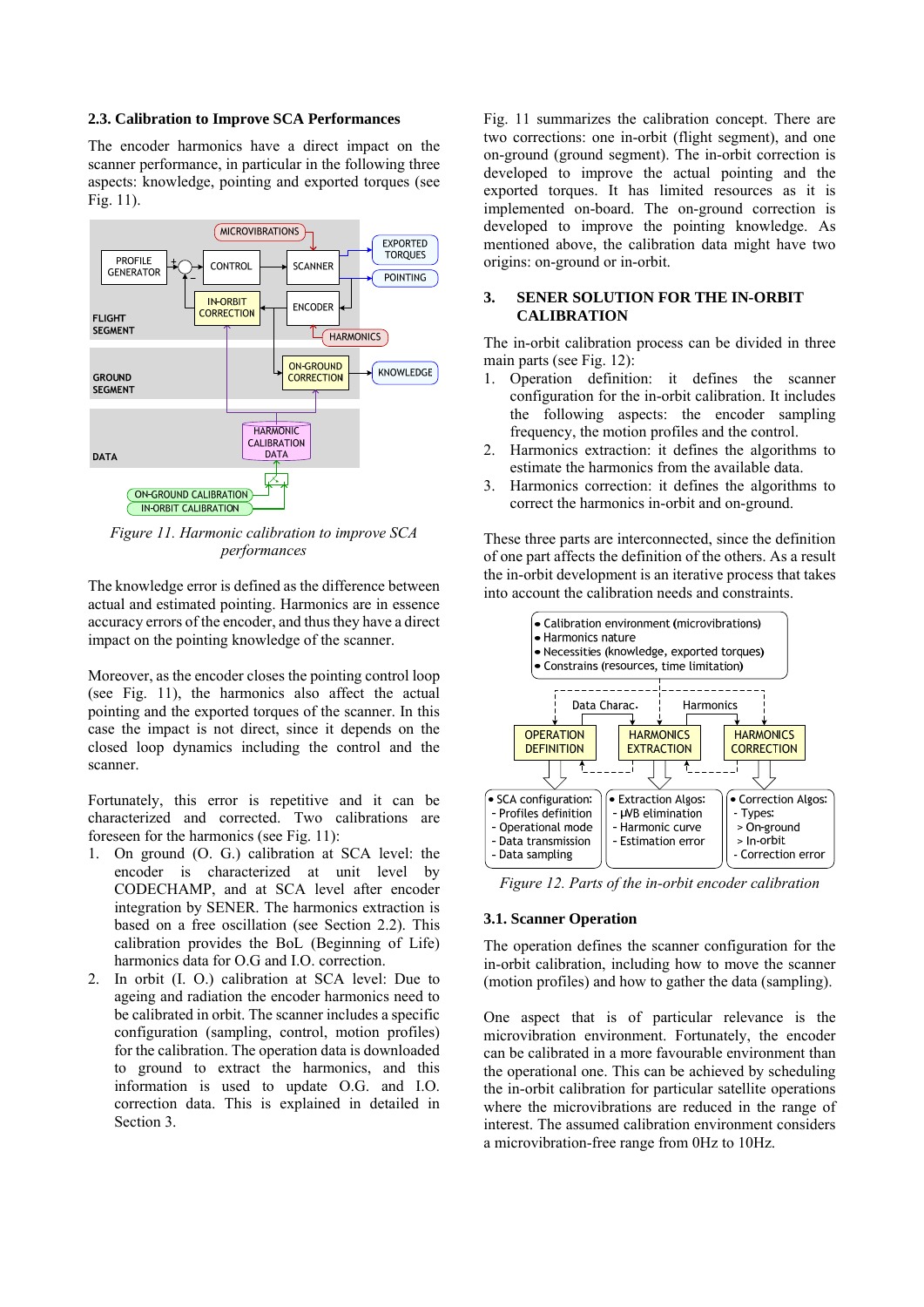The in-orbit calibration is based only on the encoder measurements, which combine the actual motion of the encoder and the fictitious motion of its harmonics. Moreover, the actual motion is due to the motor currents and the microvibration environment. An illustrative scheme of the system is shown in Fig. 11 where the microvibrations and the harmonics are depicted as external inputs. Now the question is how to isolate the harmonic errors (fictitious) from the actual movement, in particular from the microvibrations. Eq. 5 indicates that temporal frequency of the harmonics  $(f_n)$  can be manipulated by the scanner speed  $(v)$ . Thus, the velocity can be used to isolate in the frequency domain the harmonics from the microvibrations. Based on this idea, two different motion alternatives were traded-off:

- 1. Free Oscillation
- 2. Constant velocity profiles



*Figure 13. Harmonics isolation for the free oscillation* 

The free-oscillation movement is explained in Section 2.2. The position-velocity map of the free oscillation can be used to study the harmonic frequency content. This is shown in Fig. 13. The velocity is transformed into the harmonic frequencies by applying Eq. 5. This figure also illustrates graphically the frequency limitations for the harmonics identification. At very low frequencies (below 2.5Hz in the SCA case), the harmonics could be confused with the motion of the scanner. At medium frequencies (above 10Hz), the microvibrations might corrupt the harmonic content. And at high frequencies, the sampling frequency (*fs*) limits the maximum frequency that can be identified. Between the low frequencies (2.5Hz) and the microvibrations (10Hz) there is a clean region that is appropriate for identification. There might be also a region before the sampling limit where the microvibrations are not significant, but its size and cleanliness is difficult to assess. In free-oscillation, the

harmonic frequencies are mostly outside the clean region (2.5Hz-10Hz) over the angular range; this is the reason why this option is disregarded for the in-orbit calibration.

The proposed approach to locate the harmonics in the clean region (2.5Hz-10Hz, see Fig. 13) consists in moving the scanner at low constant speeds. It is not possible to identify all the relevant harmonics at one speed; thus, the motion is repeated at several speeds (see Fig. 14). Tab. 2 provides the proposed speeds and indicates the harmonics that are identified at each one (green cells).

|                  | <b>Speeds</b>  |               |                   |
|------------------|----------------|---------------|-------------------|
|                  | $v_1 = 0.22$ % | $v_2 = 0.1$ % | $v_3 = 0.042$ °/s |
| <b>BIT#17</b>    | 40.05          | 18.20         | 7.65              |
| <b>BIT#16</b>    | 20.02          | 9.10          | 3.82              |
| <b>BIT#16.58</b> | 15.02          | 6.83          | 2.87              |
| <b>BIT#15</b>    | 10.01          | 4.55          | 1.91              |
| <b>BIT#14.58</b> | 7.51           | 3.41          | 1.43              |
| <b>BIT#14</b>    | 5.01           | 2.28          | 0.96              |
| <b>BIT#13</b>    | 2.50           | 1.14          | 0.48              |

*Table 2. Frequency of the harmonics in Hz for each calibration speed.* 



*Figure 14. Overview of the calibration motion* 

#### **3.2. Harmonic Extraction Algorithms**

The data gathered from the scanner operation is then processed to extract the harmonic error (fingerprint). The data processing can be divided in three steps:

Time to spatial-domain conversion:

The encoder readings are filtered with a sliding window. This process separates the actual movement at low frequency, from the fictitious movement of the harmonics at high frequency. The size of the sliding window provides the cut-off frequency of the filter.

2. Data "cleaning":

The harmonics are separated from the microvibration disturbances. According to the motion profiles (see Section 3.1), the harmonics are located in the clean frequency region (2.5Hz-10Hz). This process extracts the harmonic data using the Fourier transform (FFT) to translate it into the frequency domain, and the inverse Fourier transform (iFFT) to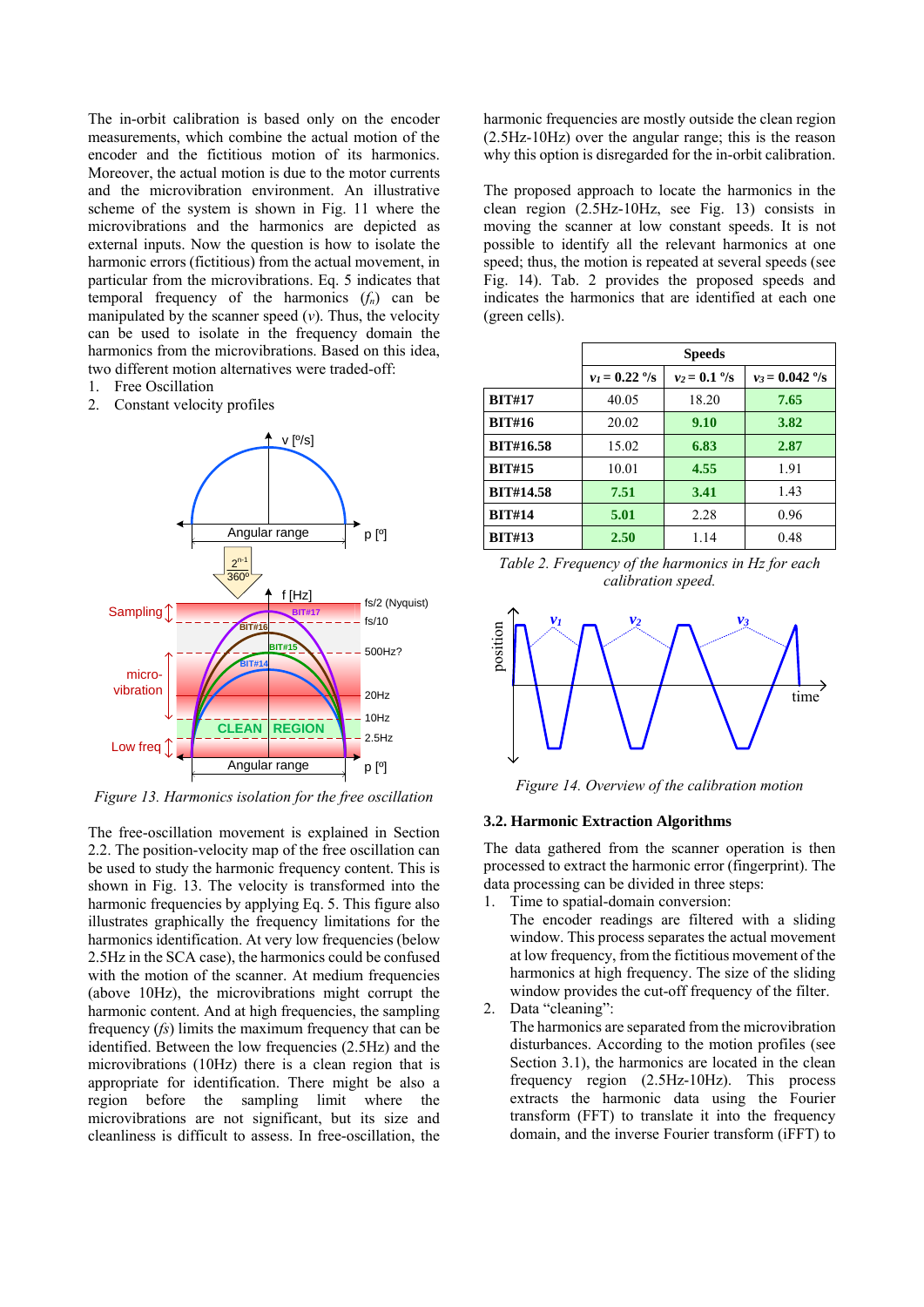translate the filtered data back into the time domain [3].

3. Harmonic fingerprint estimation:

Once the data is "clean", this step reconstructs the harmonic error. Final estimation error (i.e. difference between harmonics and its estimation) is assessed in Section 4.

#### **3.3. Harmonic Correction: In-Orbit/On-Ground**

As explained in Section 2.2, there are two correction algorithms (see Fig 11), one in-orbit, to improve the actual pointing and the exported torques, and one onground, to improve the pointing knowledge.

The correction algorithm is basically the same for both in-orbit and on-ground. The harmonic error (fingerprint) is saved in a LUT (Look-up-Table), and is subtracted from the encoder raw measurement (see Fig. 15). Due to the significant variation of the harmonics (see Fig. 8), the LUT will cover the full angular range. In the case of inorbit correction, as it is implemented on-board, the resources are limited. Each LUT is saved in 128kB, and the arithmetic is implemented in fixed-point. The onground correction, in contrast, has unlimited resources and the arithmetic can combine float and fixed-point.



*Figure 15. Harmonic correction* 

#### **4. VALIDATION OF THE IN-ORBIT CALIBRATION**

### **4.1. Assessment by Analysis**

The effectiveness of the in-orbit calibration is assessed by analysis, in this section, and by test, in the next one. The analysis is based on a synthetic signal that simulates the motion profile and includes the effect of the microvibration environment and the mechanism dynamics. The harmonics are artificially added to the encoder signal, and the resulting signal is used for the harmonic extraction. Finally, the estimated harmonics are compared to the original ones to evaluate the estimation error.

Fig. 16 shows the results for one gimbal axis, the East-West (E/W), but the results are basically the same for both axes. The upper subplots show the real (in blue) and estimated (in green) harmonic content. Their difference, the estimation error, is shown in the lower subplots. The

harmonics and errors are presented in the spatial domain on the left, and in the frequency domain on the right. The estimation error is below 0.04μrad except for the extremes of the angular range, where the estimation degrades  $(\sim 0.22 \mu \text{rad})$ . Fortunately, the operative range is within the region with low estimation error.



*Figure 16. E/W-axis harmonic estimation and residuals* 

#### **4.2. Tests results on SCA DM unit**

The in-orbit calibration feasibility has been demonstrated in the Development Model (DM). The DM was initially developed for mechanical assessments, but its functionality was extended for this purpose. Nonetheless, the DM presented some limitations, and the in-orbit calibration was demonstrated only in the North-South (N/S) axis. At this point in time, the proof was sufficient to show the feasibility of the concept, but it will be complemented with more testing in next models.

The harmonic error (fingerprint) was extracted in three different ways: with interferometry (IFM), with freeoscillation movements (see Section 2.2) and with low speed profiles (i.e. the in-orbit calibration approach, see Section 3). The interferometry test set-up is shown in Fig. 17. The scanner is mounted on the microvibration facility to isolate it from external disturbances. A mirror is attached to the mirror dummy and three interferometers detect its orientation. The test consists in performing a quasi-static movement of the scanner and comparing the mirror orientation from the interferometers and the encoder readings. The difference between both signals is the harmonic error.

Fig. 18 shows the comparison of the three methods within the N/S angular window from 0.17º to 0.35º:

- "T05" and "T06" correspond to the interferometer measurements at two different constant E/W angles.
- "T11" and "T12" correspond to the free-oscillation movements at two different constant E/W angles.
- "T13+T14" corresponds to the constant low speed profiles, i.e. the in-orbit calibration.

The periods of the most relevant bits have been depicted by arrows in the upper subplot to illustrate the harmonic